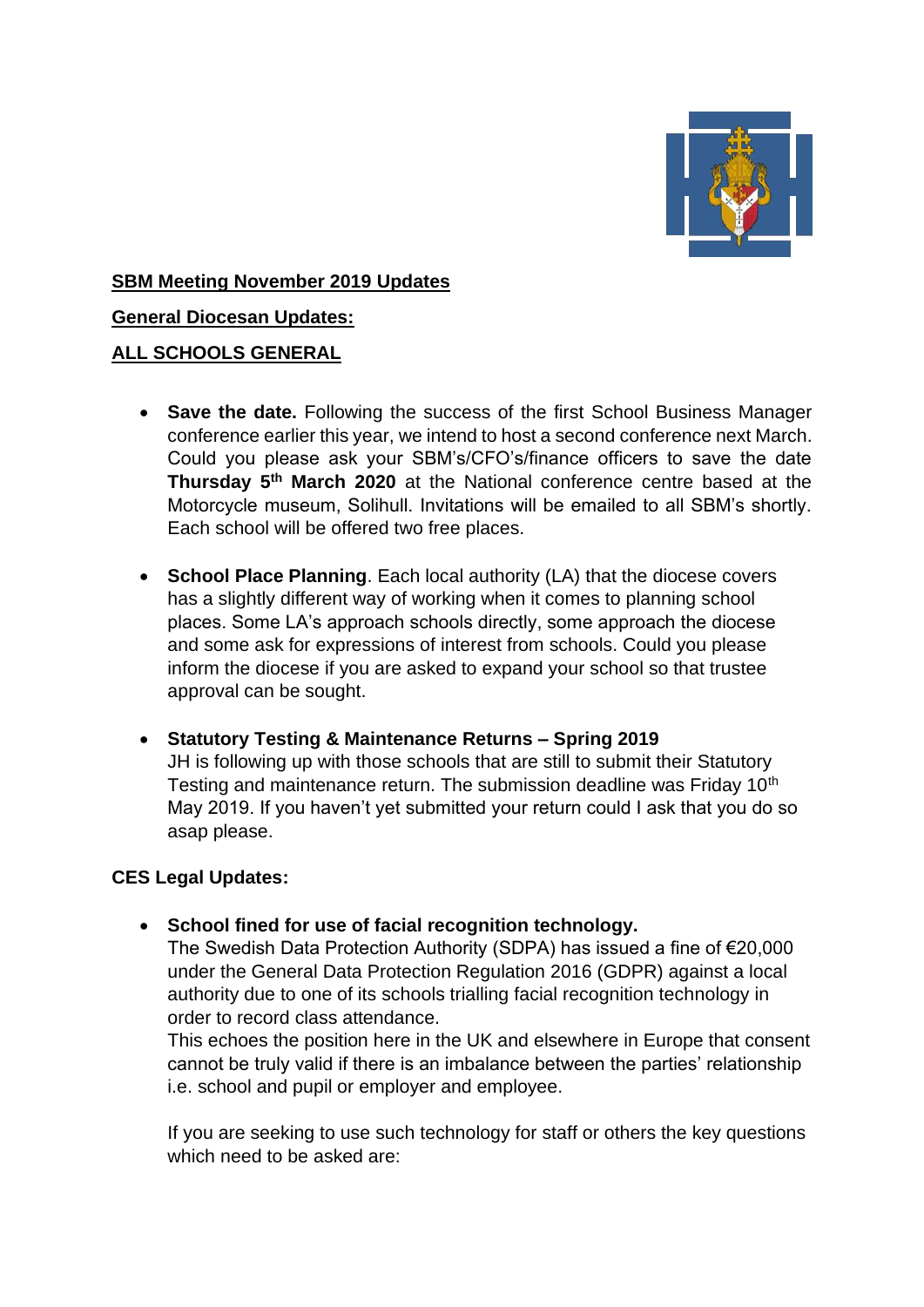$\geq$  is it necessary to process biometric data to achieve the result of the processing; or

 $\geq$  could the result of the processing be achieved in a less intrusive way?

*Comment: Schools should carefully consider the additional requirements for biometric data under the GDPR. In particular, the use of fingerprints for libraries and school canteens* (where the biometric data being stored is that of pupils) should be carefully considered in light of this case and the obligations imposed under GDPR. As always, an alternative should be offered (for example, a child should be able to pay by cash rather than by using fingerprint if they so wish). A report on the issue can be found here: [https://edpb.europa.eu/news/national-news/2019/facial](https://edpb.europa.eu/news/national-news/2019/facial-recognitionschool-renders-swedens-first-gdpr-fine_en)[recognitionschool-renders-swedens-first-gdpr-fine\\_en](https://edpb.europa.eu/news/national-news/2019/facial-recognitionschool-renders-swedens-first-gdpr-fine_en)

• DfE has updated the suggested privacy notices for schools including parental consent. [https://www.gov.uk/government/publications/data-protection-and](https://www.gov.uk/government/publications/data-protection-and-privacy-privacynotices?utm_source=37479081-a95a-42e6-9364fe8b750d4a4e&utm_medium=email&utm_campaign=govuknotifications&utm_content=immediate)[privacy-privacynotices?utm\\_source=37479081-a95a-42e6-](https://www.gov.uk/government/publications/data-protection-and-privacy-privacynotices?utm_source=37479081-a95a-42e6-9364fe8b750d4a4e&utm_medium=email&utm_campaign=govuknotifications&utm_content=immediate) [9364fe8b750d4a4e&utm\\_medium=email&utm\\_campaign=govuknotifications&](https://www.gov.uk/government/publications/data-protection-and-privacy-privacynotices?utm_source=37479081-a95a-42e6-9364fe8b750d4a4e&utm_medium=email&utm_campaign=govuknotifications&utm_content=immediate) [utm\\_content=immediate](https://www.gov.uk/government/publications/data-protection-and-privacy-privacynotices?utm_source=37479081-a95a-42e6-9364fe8b750d4a4e&utm_medium=email&utm_campaign=govuknotifications&utm_content=immediate)

# **ACADEMIES GENERAL**

- **Trust Capacity Fund** available for academies to bid, further details can be found at the following website: The application window will be open on Monday 9th September 2019 and will close at 12:00 pm on Tuesday 31st December 2019. [https://www.gov.uk/government/publications/apply-to-the-trust-capacity](https://www.gov.uk/government/publications/apply-to-the-trust-capacity-fund?utm_source=80dabd80-770a-4167-a000-c0503c872bf1&utm_medium=email&utm_campaign=govuk-notifications&utm_content=immediate)[fund?utm\\_source=80dabd80-770a-4167-a000](https://www.gov.uk/government/publications/apply-to-the-trust-capacity-fund?utm_source=80dabd80-770a-4167-a000-c0503c872bf1&utm_medium=email&utm_campaign=govuk-notifications&utm_content=immediate) [c0503c872bf1&utm\\_medium=email&utm\\_campaign=govuk](https://www.gov.uk/government/publications/apply-to-the-trust-capacity-fund?utm_source=80dabd80-770a-4167-a000-c0503c872bf1&utm_medium=email&utm_campaign=govuk-notifications&utm_content=immediate)[notifications&utm\\_content=immediate](https://www.gov.uk/government/publications/apply-to-the-trust-capacity-fund?utm_source=80dabd80-770a-4167-a000-c0503c872bf1&utm_medium=email&utm_campaign=govuk-notifications&utm_content=immediate)
- The DfE and ESFA have updated its **risk protection arrangements** for academy trusts: membership rules guidance. Further information can be found by clicking on the link below: [https://www.gov.uk/government/publications/risk-protectionarrangement-rpa](https://www.gov.uk/government/publications/risk-protectionarrangement-rpa-for-academy-trusts-membership-rules?utm_source=9379de73-20384a00-9255-da0b4d5f080a&utm_medium=email&utm_campaign=govuknotifications&utm_content=immediate)[for-academy-trusts-membership-rules?utm\\_source=9379de73-20384a00-](https://www.gov.uk/government/publications/risk-protectionarrangement-rpa-for-academy-trusts-membership-rules?utm_source=9379de73-20384a00-9255-da0b4d5f080a&utm_medium=email&utm_campaign=govuknotifications&utm_content=immediate) [9255](https://www.gov.uk/government/publications/risk-protectionarrangement-rpa-for-academy-trusts-membership-rules?utm_source=9379de73-20384a00-9255-da0b4d5f080a&utm_medium=email&utm_campaign=govuknotifications&utm_content=immediate) [da0b4d5f080a&utm\\_medium=email&utm\\_campaign=govuknotifications&utm\\_](https://www.gov.uk/government/publications/risk-protectionarrangement-rpa-for-academy-trusts-membership-rules?utm_source=9379de73-20384a00-9255-da0b4d5f080a&utm_medium=email&utm_campaign=govuknotifications&utm_content=immediate) [content=immediate](https://www.gov.uk/government/publications/risk-protectionarrangement-rpa-for-academy-trusts-membership-rules?utm_source=9379de73-20384a00-9255-da0b4d5f080a&utm_medium=email&utm_campaign=govuknotifications&utm_content=immediate)
- **CIF Bids – Dec 2019** Once again there will be enormous competition for CIF funding. Given that circa 6,000 schools will be mulling over any such submission it is essential to consult the qualifying criteria ahead of such an undertaking. This year's criteria favours bids from applicants with strong governance and good financial management.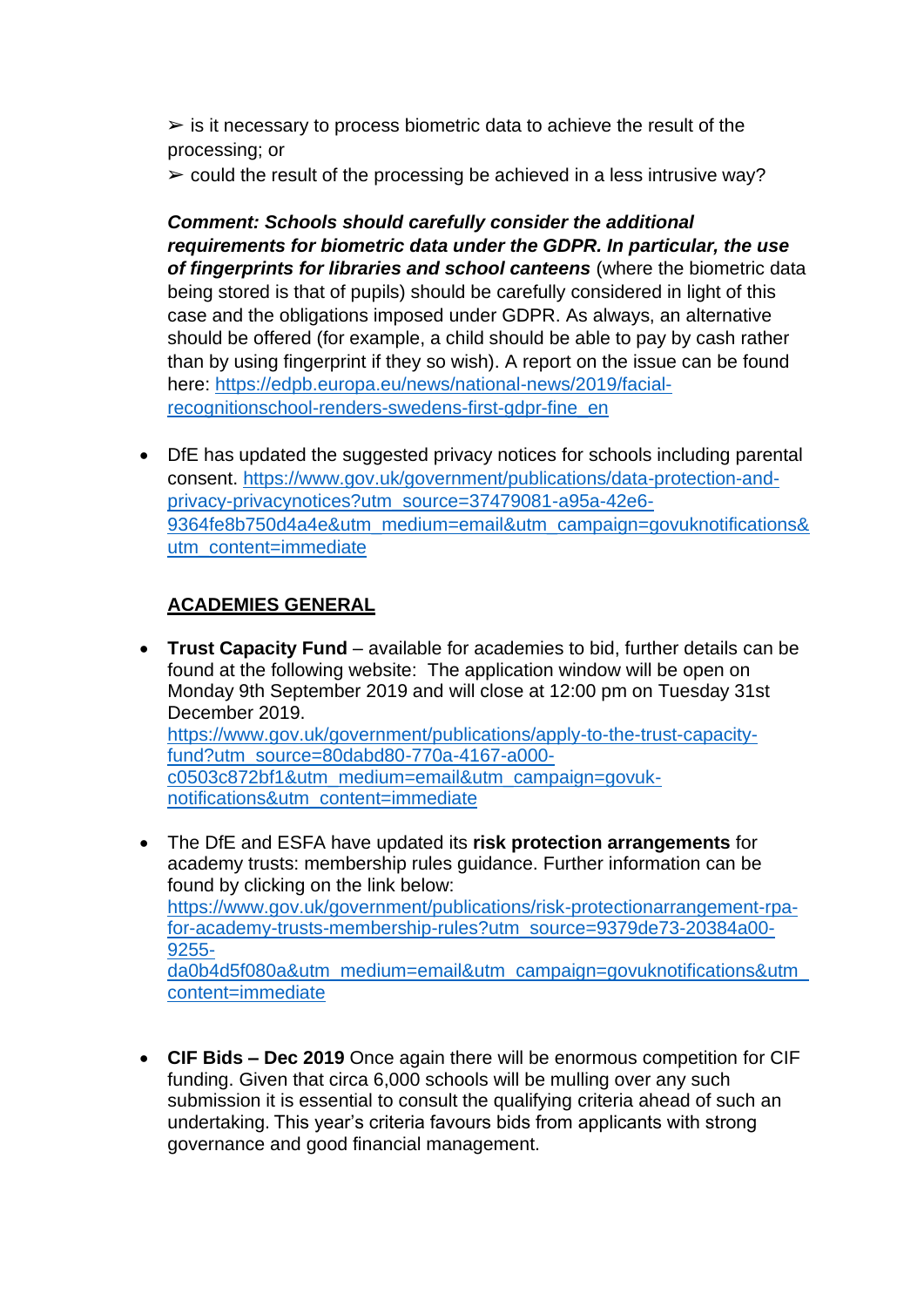New applicants must register to use the portal by midday on Friday 29 November 2019.

The submission deadline for all applications is midday on Friday 13 December 2019.

[https://assets.publishing.service.gov.uk/government/uploads/system/uploads/](https://assets.publishing.service.gov.uk/government/uploads/system/uploads/attachment_data/file/842723/Condition_Improvement_Fund_2020_to_2021_-_information_for_applicants.pdf) [attachment\\_data/file/842723/Condition\\_Improvement\\_Fund\\_2020\\_to\\_2021\\_-](https://assets.publishing.service.gov.uk/government/uploads/system/uploads/attachment_data/file/842723/Condition_Improvement_Fund_2020_to_2021_-_information_for_applicants.pdf) [\\_information\\_for\\_applicants.pdf](https://assets.publishing.service.gov.uk/government/uploads/system/uploads/attachment_data/file/842723/Condition_Improvement_Fund_2020_to_2021_-_information_for_applicants.pdf)

## • **Urgent Capital Support (Academies)**

Urgent Capital Support (UCS) is for academies, sixth-form colleges and nondiocesan VA schools which do not have access to a SCA, **and require funding assistance to address urgent building condition issues** that either put the safety of pupils and staff at risk, or threaten the closure of the whole, or a significant part of, the school. UCS applications can be submitted at any time where there is a genuine and immediate need for urgent support. Further details including how to apply can be found by clicking on the link below:

[https://assets.publishing.service.gov.uk/government/uploads/system/uploads/](https://assets.publishing.service.gov.uk/government/uploads/system/uploads/attachment_data/file/761324/301118_Urgent_Capital_Support__UCS____How_to_apply.pdf) attachment\_data/file/761324/301118\_Urgent\_Capital\_Support\_UCS\_\_\_\_Ho w to apply.pdf

- There's a new [Academies Financial Handbook for 2019](https://www.gov.uk/guidance/academies-financial-handbook) in force from 1 September 2019
- Some upcoming deadlines for trusts:
	- o [Land and buildings collection tool](https://www.gov.uk/guidance/academies-financial-returns#submit-your-land-and-buildings-collection-tool) Launch 1 October 2019 Deadline 4 November 2019
	- o [Finance statements and management letters](https://www.gov.uk/guidance/academies-financial-returns#submit-your-financial-statements) Deadline 31 December 2019
	- o [Accounts return](https://www.gov.uk/guidance/academies-financial-returns#submit-your-accounts-return) Deadline 20 January 2020
- A [series of factsheets](https://www.gov.uk/government/publications/academy-trust-financial-management-good-practice-guides?utm_source=AOletter%20July%202019) providing suggestions for good practice across a range of financial topics, including risk management, choosing an external auditor and management accounting.
- New guidance about [setting executive salaries.](https://www.gov.uk/government/publications/setting-executive-salaries-guidance-for-academy-trusts?utm_source=AOletter%20July%202019)
- [School resource management self-assessment tool \(SRMSAT\).](https://www.gov.uk/government/publications/school-resource-management-self-assessment-tool) For 2019, trusts with an open academy on 31 August 2019 will need to provide a copy of the completed self-assessment checklist to ESFA by 14 November.
- The ESFA have updated RPT guidance for all academies, electronic link below: